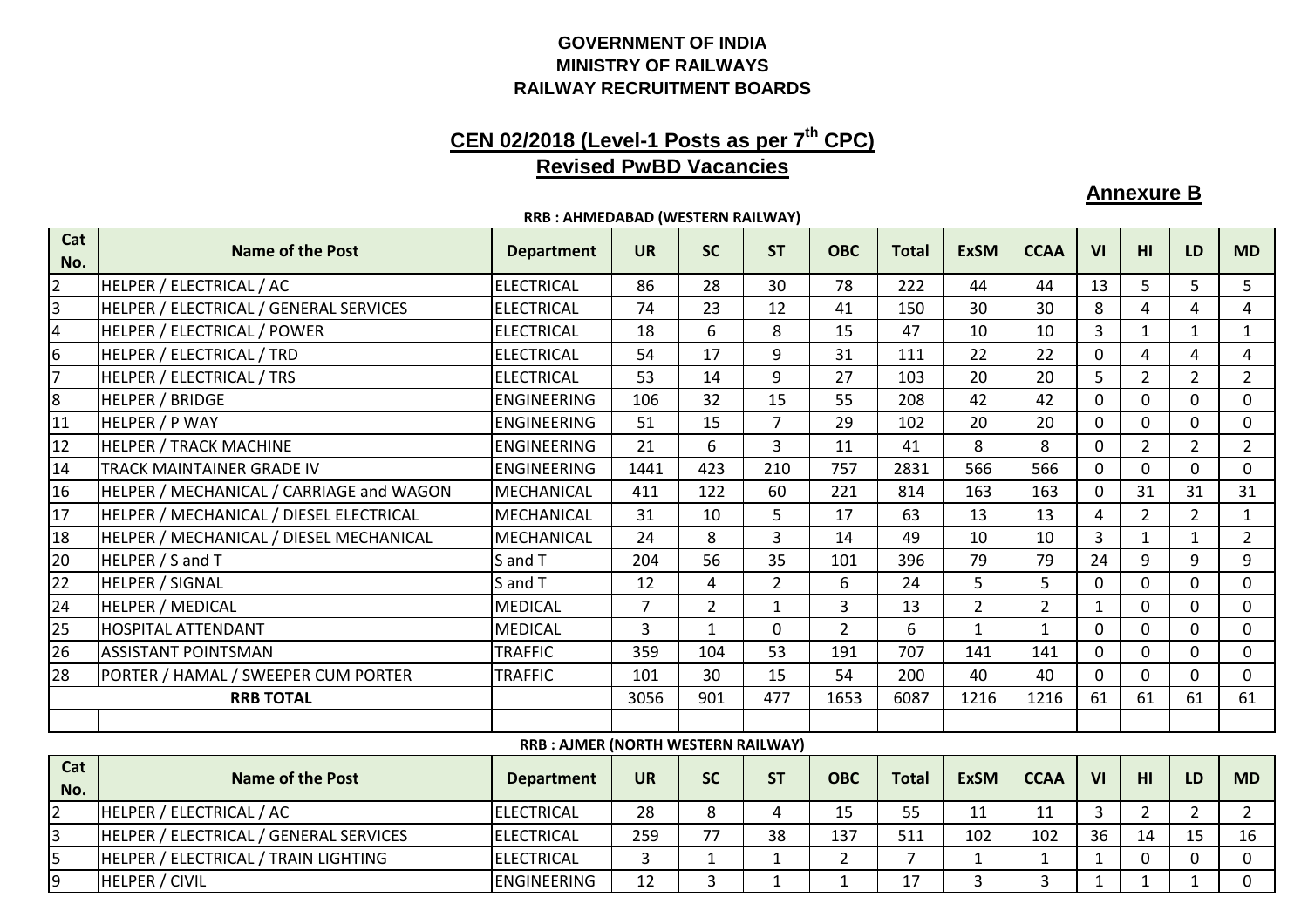| 12              | <b>HELPER / TRACK MACHINE</b>            | <b>ENGINEERING</b>                      | 15             | $\mathbf 0$    | $\mathbf{1}$   | $\mathbf 0$    | 16           | 3              | 3            | $\mathbf 0$    | $\mathbf{1}$    | $\mathbf{1}$   | $\mathbf{1}$   |
|-----------------|------------------------------------------|-----------------------------------------|----------------|----------------|----------------|----------------|--------------|----------------|--------------|----------------|-----------------|----------------|----------------|
| 14              | TRACK MAINTAINER GRADE IV                | <b>ENGINEERING</b>                      | 1541           | 430            | 222            | 705            | 2898         | 492            | 492          | $\mathbf 0$    | $\mathbf{0}$    | $\overline{0}$ | $\mathbf 0$    |
| 16              | HELPER / MECHANICAL / CARRIAGE and WAGON | <b>MECHANICAL</b>                       | 203            | 59             | 29             | 109            | 400          | 79             | 79           | $\mathbf 0$    | 21              | 21             | 23             |
| 17              | HELPER / MECHANICAL / DIESEL ELECTRICAL  | <b>MECHANICAL</b>                       | 11             | 3              | $\overline{2}$ | 6              | 22           | 4              | 4            | $\mathbf{1}$   | $\mathbf{1}$    | $\mathbf{1}$   | $\mathbf 0$    |
| 18              | HELPER / MECHANICAL / DIESEL MECHANICAL  | <b>MECHANICAL</b>                       | 18             | 5              | 4              | 10             | 37           | 7              | 7            | $\mathbf{1}$   | $\overline{2}$  | $\overline{2}$ | $\overline{2}$ |
| 20              | HELPER / S and T                         | S and T                                 | 56             | 16             | 6              | 28             | 106          | 21             | 21           | 5              | 5               | $\overline{4}$ | $\overline{4}$ |
| 22              | <b>HELPER / SIGNAL</b>                   | S and T                                 | 9              | $\overline{2}$ | $\overline{2}$ | 4              | 17           | $\overline{3}$ | 3            | 0              | $\mathbf{1}$    | $\mathbf{1}$   | $\mathbf 0$    |
| 26              | <b>ASSISTANT POINTSMAN</b>               | <b>TRAFFIC</b>                          | 218            | 64             | 32             | 116            | 430          | 86             | 86           | $\mathbf 0$    | $\Omega$        | $\Omega$       | $\mathbf{0}$   |
| 28              | PORTER / HAMAL / SWEEPER CUM PORTER      | <b>TRAFFIC</b>                          | 120            | 36             | 18             | 65             | 239          | 48             | 48           | $\mathbf 0$    | 0               | $\mathbf{0}$   | $\mathbf 0$    |
|                 | <b>RRB TOTAL</b>                         |                                         | 2493           | 704            | 360            | 1198           | 4755         | 860            | 860          | 48             | 48              | 48             | 48             |
|                 |                                          |                                         |                |                |                |                |              |                |              |                |                 |                |                |
|                 |                                          | RRB : ALLAHABAD (NORTH CENTRAL RAILWAY) |                |                |                |                |              |                |              |                |                 |                |                |
| Cat             | <b>Name of the Post</b>                  | <b>Department</b>                       | <b>UR</b>      | <b>SC</b>      | <b>ST</b>      | <b>OBC</b>     | <b>Total</b> | <b>ExSM</b>    | <b>CCAA</b>  | VI             | H <sub>II</sub> | LD             | <b>MD</b>      |
| No.             |                                          |                                         |                |                |                |                |              |                |              |                |                 |                |                |
| $\overline{2}$  | HELPER / ELECTRICAL / AC                 | <b>ELECTRICAL</b>                       | $\overline{2}$ | $\mathbf{1}$   | $\mathbf 0$    | $\mathbf{1}$   | 4            | $\mathbf{1}$   | $\mathbf{1}$ | $\mathbf 0$    | $\mathbf{1}$    | 0              | $\mathbf{1}$   |
| 3               | HELPER / ELECTRICAL / GENERAL SERVICES   | <b>ELECTRICAL</b>                       | 48             | 13             | 6              | 3              | 70           | 14             | 14           | 4              | 3               | 3              | $\mathbf{3}$   |
| $\overline{4}$  | HELPER / ELECTRICAL / POWER              | <b>ELECTRICAL</b>                       | 29             | 9              | 5              | 16             | 59           | 12             | 12           | 5              | $\overline{3}$  | $\overline{2}$ | $2^{\circ}$    |
| 5               | HELPER / ELECTRICAL / TRAIN LIGHTING     | <b>ELECTRICAL</b>                       | 8              | 3              | $\mathbf{1}$   | 4              | 16           | 3              | 3            | $\mathbf{1}$   | $\mathbf{1}$    | $\mathbf{1}$   | $\mathbf{1}$   |
| $6\overline{6}$ | HELPER / ELECTRICAL / TRD                | <b>ELECTRICAL</b>                       | 90             | 28             | 11             | 29             | 158          | 32             | 32           | $\mathbf 0$    | 6               | 6              | $\overline{7}$ |
| $\overline{7}$  | <b>HELPER / ELECTRICAL / TRS</b>         | <b>ELECTRICAL</b>                       | 98             | 30             | 10             | 31             | 169          | 33             | 33           | 9              | 6               | 6              | 5              |
| $\bf{8}$        | <b>HELPER / BRIDGE</b>                   | <b>ENGINEERING</b>                      | 30             | 8              | 11             | 9              | 58           | 12             | 12           | $\mathbf 0$    | $\Omega$        | $\Omega$       | $\mathbf{0}$   |
| 11              | <b>HELPER / P WAY</b>                    | <b>ENGINEERING</b>                      | 11             | 3              | $\overline{2}$ | 4              | 20           | 4              | 4            | $\mathbf 0$    | 0               | $\mathbf{0}$   | $\mathbf{0}$   |
| 13              | <b>HELPER / WORKS</b>                    | <b>ENGINEERING</b>                      | 76             | 23             | 11             | 41             | 151          | 30             | 30           | 8              | $\overline{2}$  | 4              | $\overline{3}$ |
| 14              | TRACK MAINTAINER GRADE IV                | <b>ENGINEERING</b>                      | 1297           | 376            | 188            | 648            | 2509         | 502            | 502          | $\mathbf 0$    | 0               | 0              | $\mathbf 0$    |
| 16              | HELPER / MECHANICAL / CARRIAGE and WAGON | <b>MECHANICAL</b>                       | 202            | 59             | 30             | 108            | 399          | 80             | 80           | $\mathbf 0$    | 8               | 11             | 11             |
| 18              | HELPER / MECHANICAL / DIESEL MECHANICAL  | MECHANICAL                              | 30             | 9              | 4              | 16             | 59           | 12             | 12           | 8              | 4               | 4              | $\overline{4}$ |
| 19              | HELPER MECHANICAL (POWER)                | <b>MECHANICAL</b>                       | 3              | $\mathbf{1}$   | $\mathbf 0$    | $\overline{2}$ | 6            | $\mathbf{1}$   | $\mathbf{1}$ | $\overline{0}$ | 0               | $\mathbf{1}$   | $\mathbf 0$    |
| 20              | HELPER / S and T                         | S and T                                 | 93             | 26             | $\mathbf 0$    | 23             | 142          | 28             | 28           | $\overline{4}$ | 5               | $\overline{4}$ | 5              |
| 22              | <b>HELPER / SIGNAL</b>                   | S and T                                 | 45             | 14             | 7              | 24             | 90           | 18             | 18           | 0              | $\overline{2}$  | 1              | $2^{\circ}$    |
| 23              | <b>HELPER / TELECOMMUNICATION</b>        | S and T                                 | 23             | $\overline{7}$ | $\overline{4}$ | 13             | 47           | 10             | 10           | 3              | $\overline{2}$  | 1              | $\mathbf{1}$   |
| 25              | <b>HOSPITAL ATTENDANT</b>                | <b>MEDICAL</b>                          | 26             | 8              | 8              | 12             | 54           | 10             | 10           | 5              | 5.              | 4              | 3              |
| 26              | <b>ASSISTANT POINTSMAN</b>               | <b>TRAFFIC</b>                          | 386            | 104            | 49             | 143            | 682          | 136            | 136          | $\overline{0}$ | $\Omega$        | 0              | $\Omega$       |
| 28              | PORTER / HAMAL / SWEEPER CUM PORTER      | <b>TRAFFIC</b>                          | 36             | 14             | 5              | 14             | 69           | 14             | 14           | 0              | 0               | 0              | 0              |
|                 | <b>RRB TOTAL</b>                         |                                         | 2533           | 736            | 352            | 1141           | 4762         | 952            | 952          | 47             | 48              | 48             | 48             |
|                 |                                          |                                         |                |                |                |                |              |                |              |                |                 |                |                |
|                 |                                          | RRB : BENGALURU (SOUTH WESTERN RAILWAY) |                |                |                |                |              |                |              |                |                 |                |                |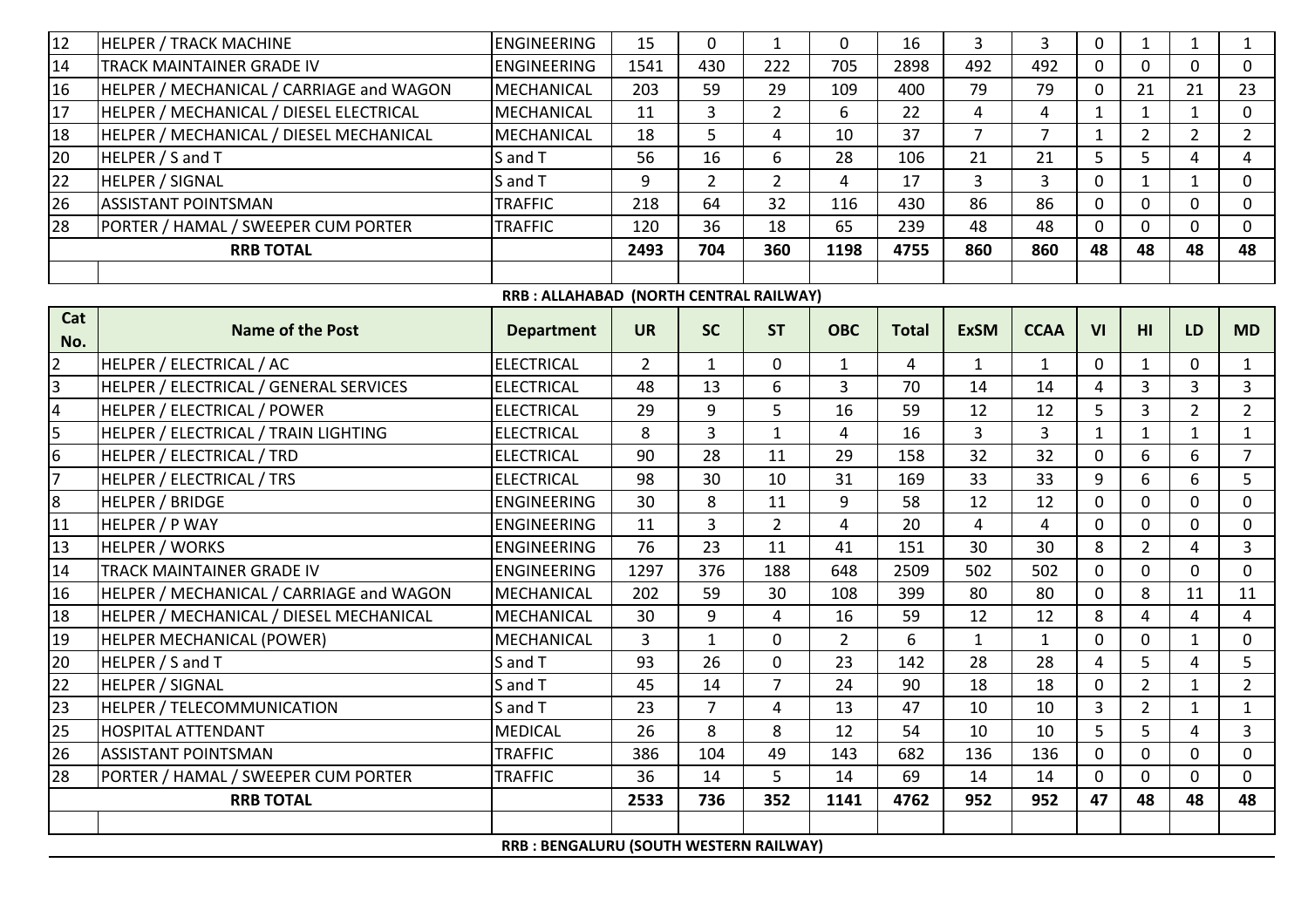| Cat<br>No.              | <b>Name of the Post</b>                  | <b>Department</b>                     | <b>UR</b>    | <b>SC</b>      | <b>ST</b>      | <b>OBC</b>     | <b>Total</b> | <b>ExSM</b>    | <b>CCAA</b>    | VI             | HI              | LD             | <b>MD</b>      |
|-------------------------|------------------------------------------|---------------------------------------|--------------|----------------|----------------|----------------|--------------|----------------|----------------|----------------|-----------------|----------------|----------------|
| 3                       | HELPER / ELECTRICAL / GENERAL SERVICES   | <b>ELECTRICAL</b>                     | 67           | 20             | 10             | 35             | 132          | 26             | 26             | $\overline{7}$ | 4               | 4              | 3              |
| $\overline{6}$          | <b>HELPER / ELECTRICAL / TRD</b>         | <b>ELECTRICAL</b>                     | 19           | 5              | 3              | 10             | 37           | $\overline{7}$ | $\overline{7}$ | $\mathbf 0$    | $\mathbf{1}$    | $\overline{2}$ | $\overline{3}$ |
| 12                      | <b>HELPER / TRACK MACHINE</b>            | <b>ENGINEERING</b>                    | 58           | 18             | 9              | 32             | 117          | 23             | 23             | $\mathbf 0$    | 0               | 0              | 8              |
| 14                      | TRACK MAINTAINER GRADE IV                | <b>ENGINEERING</b>                    | 702          | 209            | 104            | 373            | 1388         | 278            | 278            | $\mathbf 0$    | 0               | 0              | $\mathbf 0$    |
| 16                      | HELPER / MECHANICAL / CARRIAGE and WAGON | <b>MECHANICAL</b>                     | 208          | 50             | 20             | 80             | 358          | 72             | 72             | $\mathbf 0$    | $\overline{7}$  | 6              | $\overline{3}$ |
| 17                      | HELPER / MECHANICAL / DIESEL ELECTRICAL  | MECHANICAL                            | 9            | 3              | $\overline{2}$ | 5              | 19           | $\overline{3}$ | $\overline{3}$ | $\mathbf 0$    | 4               | 5              | $\mathbf{1}$   |
| 18                      | HELPER / MECHANICAL / DIESEL MECHANICAL  | <b>MECHANICAL</b>                     | 101          | 31             | 14             | 54             | 200          | 40             | 40             | 8              | 4               | 5              | $\mathbf{1}$   |
| 20                      | HELPER / S and T                         | S and T                               | 31           | 9              | 5              | 15             | 60           | 12             | 12             | 5              | 6               | 4              | $\overline{4}$ |
| 25                      | <b>HOSPITAL ATTENDANT</b>                | <b>MEDICAL</b>                        | 5            | $\mathbf 1$    | $\mathbf{1}$   | $\overline{2}$ | 9            | $\overline{2}$ | $\overline{2}$ | 6              | 0               | 0              | $\overline{3}$ |
| 26                      | <b>ASSISTANT POINTSMAN</b>               | <b>TRAFFIC</b>                        | 119          | 34             | 17             | 62             | 232          | 46             | 46             | $\mathbf 0$    | $\overline{0}$  | 0              | $\mathbf 0$    |
| 28                      | PORTER / HAMAL / SWEEPER CUM PORTER      | <b>TRAFFIC</b>                        | 28           | 5              | 3              | $\Omega$       | 36           | 7              | $\overline{7}$ | $\mathbf 0$    | 0               | 0              | $\mathbf 0$    |
|                         | <b>RRB TOTAL</b>                         |                                       | 1347         | 385            | 188            | 668            | 2588         | 516            | 516            | 26             | 26              | 26             | 26             |
|                         |                                          |                                       |              |                |                |                |              |                |                |                |                 |                |                |
|                         |                                          | RRB : BHOPAL (WEST CENTRAL RAILWAY)   |              |                |                |                |              |                |                |                |                 |                |                |
| Cat<br>No.              | Name of the Post                         | Department                            | <b>UR</b>    | <b>SC</b>      | <b>ST</b>      | <b>OBC</b>     | <b>Total</b> | <b>ExSM</b>    | <b>CCAA</b>    | VI             | H1              | LD             | <b>MD</b>      |
| $\overline{2}$          | HELPER / ELECTRICAL / AC                 | <b>ELECTRICAL</b>                     | 10           | $\overline{2}$ | 4              | 6              | 22           | 4              | 4              | 5              | $\mathbf{1}$    | $\mathbf{1}$   | $\mathbf{1}$   |
| 3                       | HELPER / ELECTRICAL / GENERAL SERVICES   | <b>ELECTRICAL</b>                     | 23           | $\overline{7}$ | 4              | 13             | 47           | 9              | 9              | 9              | $\overline{2}$  | $\overline{2}$ | $\overline{2}$ |
| $\overline{\mathbf{r}}$ | HELPER / ELECTRICAL / POWER              | <b>ELECTRICAL</b>                     | 17           | $\overline{2}$ | 5              | 11             | 35           | $\overline{7}$ | $\overline{7}$ | $\overline{7}$ | $\overline{2}$  | $\overline{2}$ | $\overline{2}$ |
| 6                       | HELPER / ELECTRICAL / TRD                | <b>ELECTRICAL</b>                     | 40           | 13             | 12             | 28             | 93           | 18             | 18             | $\mathbf 0$    | 1               | 3              | $\overline{3}$ |
| $\overline{7}$          | HELPER / ELECTRICAL / TRS                | <b>ELECTRICAL</b>                     | $\mathbf{1}$ | 0              | 4              | 0              | 5            | $\mathbf{1}$   | $\mathbf{1}$   | $\mathbf{1}$   | $\mathbf{1}$    | $\mathbf{1}$   | $\mathbf{1}$   |
| 14                      | TRACK MAINTAINER GRADE IV                | <b>ENGINEERING</b>                    | 1031         | 306            | 153            | 551            | 2041         | 408            | 408            | $\mathbf 0$    | 0               | 0              | $\mathbf 0$    |
| 16                      | HELPER / MECHANICAL / CARRIAGE and WAGON | MECHANICAL                            | 290          | 79             | 69             | 175            | 613          | 122            | 122            | $\mathbf 0$    | 14              | 12             | 17             |
| 20                      | HELPER / S and T                         | S and T                               | 53           | 14             | 10             | 31             | 108          | 21             | 21             | 13             | $\overline{7}$  | 6              | $\overline{4}$ |
| 22                      | <b>HELPER / SIGNAL</b>                   | S and T                               | 50           | 15             | $\overline{7}$ | 26             | 98           | 20             | 20             | $\mathbf 0$    | $\overline{7}$  | 8              | 5              |
| 24                      | <b>HELPER / MEDICAL</b>                  | <b>MEDICAL</b>                        | 0            | $\mathbf{1}$   | $\mathbf{1}$   | 1              | $\mathbf{3}$ | 1              | $\mathbf{1}$   | $\mathbf 0$    | 0               | 0              | $\mathbf 0$    |
| 26                      | <b>ASSISTANT POINTSMAN</b>               | <b>TRAFFIC</b>                        | 138          | 18             | 9              | 55             | 220          | 44             | 44             | $\mathbf 0$    | 0               | 0              | $\mathbf 0$    |
| 28                      | PORTER / HAMAL / SWEEPER CUM PORTER      | <b>TRAFFIC</b>                        | 119          | 36             | 18             | 64             | 237          | 47             | 47             | $\mathbf 0$    | 0               | 0              | $\mathbf 0$    |
|                         | <b>RRB TOTAL</b>                         |                                       | 1772         | 493            | 296            | 961            | 3522         | 702            | 702            | 35             | 35              | 35             | 35             |
|                         |                                          |                                       |              |                |                |                |              |                |                |                |                 |                |                |
|                         |                                          | RRB: BHUBANESWAR (EAST COAST RAILWAY) |              |                |                |                |              |                |                |                |                 |                |                |
| Cat<br>No.              | <b>Name of the Post</b>                  | <b>Department</b>                     | <b>UR</b>    | <b>SC</b>      | <b>ST</b>      | <b>OBC</b>     | <b>Total</b> | <b>ExSM</b>    | <b>CCAA</b>    | VI             | H <sub>II</sub> | LD             | <b>MD</b>      |
| $\overline{2}$          | HELPER / ELECTRICAL / AC                 | <b>ELECTRICAL</b>                     | $\mathbf{1}$ | $\overline{3}$ | 6              | $\overline{2}$ | 12           | $2^{\circ}$    | $2^{\circ}$    | $\overline{2}$ | $\mathbf{1}$    | $\mathbf{1}$   | $\mathbf{1}$   |
| 5                       | HELPER / ELECTRICAL / TRAIN LIGHTING     | <b>ELECTRICAL</b>                     | 9            | 3              | $\overline{7}$ | 4              | 23           | 4              | 4              | 4              | $\overline{2}$  | $\overline{2}$ | $\mathbf{1}$   |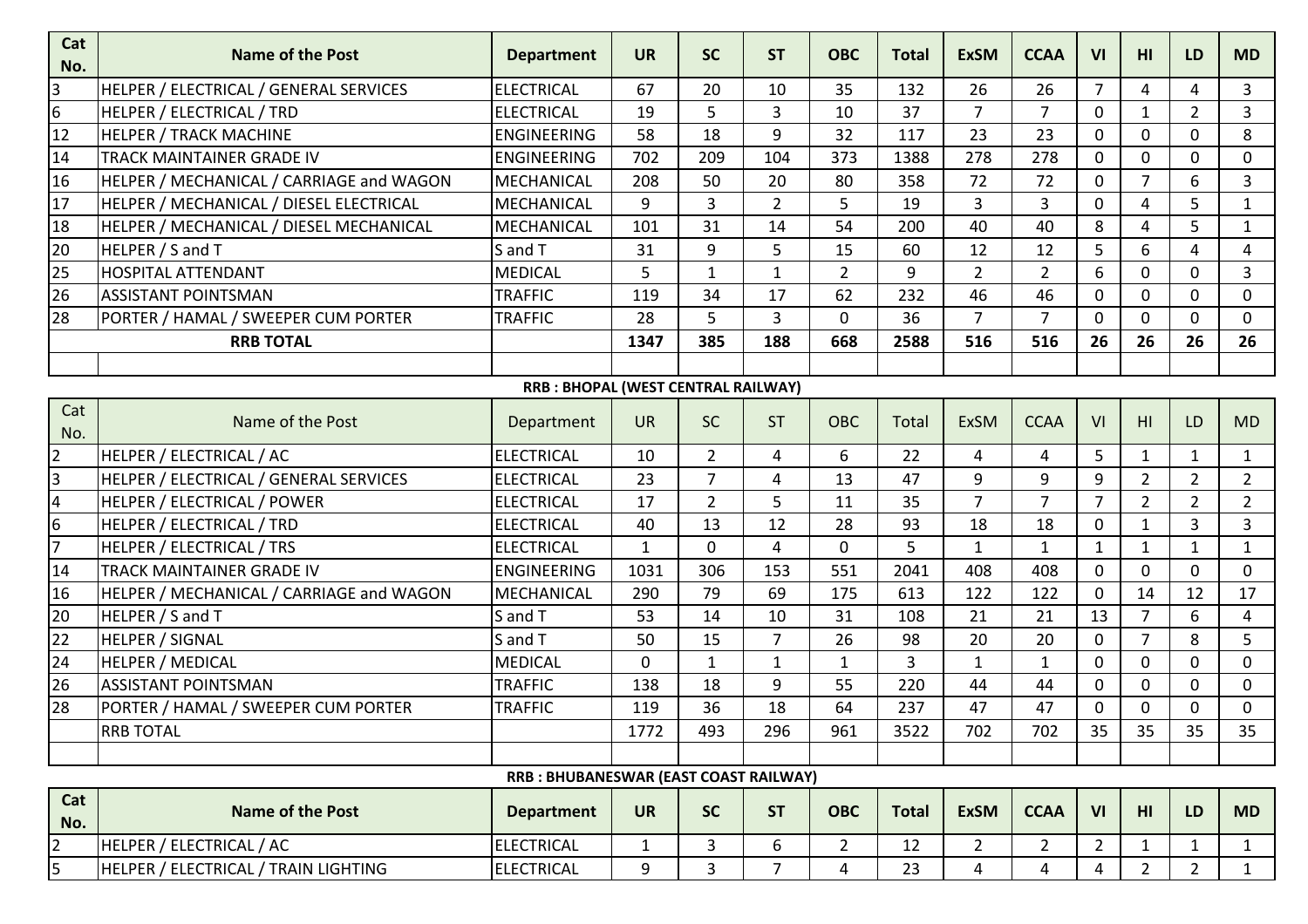| $\overline{7}$   | <b>HELPER / ELECTRICAL / TRS</b>         | <b>ELECTRICAL</b>                          | 53             | 19             | 14             | $\overline{7}$ | 93             | 18             | 18             | $\overline{7}$ | 3              | 3              | 3              |
|------------------|------------------------------------------|--------------------------------------------|----------------|----------------|----------------|----------------|----------------|----------------|----------------|----------------|----------------|----------------|----------------|
| 12               | <b>HELPER / TRACK MACHINE</b>            | <b>ENGINEERING</b>                         | 14             | 5              | 3              | $\mathbf{1}$   | 23             | 5              | 5              | $\mathbf 0$    | $\mathbf{1}$   | $\mathbf{0}$   | $\mathbf{1}$   |
| 14               | TRACK MAINTAINER GRADE IV                | <b>ENGINEERING</b>                         | 502            | 139            | 65             | 231            | 937            | 187            | 187            | $\mathbf 0$    | $\mathbf 0$    | 0              | $\mathbf 0$    |
| 16               | HELPER / MECHANICAL / CARRIAGE and WAGON | MECHANICAL                                 | 78             | 38             | 40             | 27             | 183            | 37             | 37             | $\mathbf{0}$   | 6              | 5              | 6              |
| 17               | HELPER / MECHANICAL / DIESEL ELECTRICAL  | <b>MECHANICAL</b>                          | $\mathbf{1}$   | $\mathbf 0$    | 1              | 1              | 3              | $\mathbf{1}$   | $\mathbf{1}$   | $\mathbf{1}$   | $\Omega$       | $\Omega$       | $\mathbf{0}$   |
| 18               | HELPER / MECHANICAL / DIESEL MECHANICAL  | <b>MECHANICAL</b>                          | $\overline{2}$ | $\mathbf{1}$   | $\overline{2}$ | $\overline{2}$ | $\overline{7}$ | $\mathbf{1}$   | $\mathbf{1}$   | $\mathbf{1}$   | $\mathbf{1}$   | $\Omega$       | $\mathbf 0$    |
| 22               | <b>HELPER / SIGNAL</b>                   | S and T                                    | 25             | 9              | 5              | 17             | 56             | 11             | 11             | 0              | $\mathbf{1}$   | 4              | 3              |
| 26               | <b>ASSISTANT POINTSMAN</b>               | <b>TRAFFIC</b>                             | 38             | 11             | 6              | 21             | 76             | 15             | 15             | $\mathbf 0$    | $\Omega$       | $\Omega$       | $\mathbf{0}$   |
| 28               | PORTER / HAMAL / SWEEPER CUM PORTER      | <b>TRAFFIC</b>                             | 60             | 17             | 9              | 33             | 119            | 24             | 24             | $\mathbf{0}$   | $\Omega$       | $\mathbf{0}$   | $\mathbf{0}$   |
|                  | <b>RRB TOTAL</b>                         |                                            | 783            | 245            | 158            | 346            | 1532           | 305            | 305            | 15             | 15             | 15             | 15             |
|                  |                                          |                                            |                |                |                |                |                |                |                |                |                |                |                |
|                  |                                          | RRB: BILASPUR (SOUTH EAST CENTRAL RAILWAY) |                |                |                |                |                |                |                |                |                |                |                |
| Cat<br>No.       | <b>Name of the Post</b>                  | <b>Department</b>                          | <b>UR</b>      | <b>SC</b>      | <b>ST</b>      | <b>OBC</b>     | <b>Total</b>   | <b>ExSM</b>    | <b>CCAA</b>    | VI             | HI             | LD             | <b>MD</b>      |
| $\overline{3}$   | HELPER / ELECTRICAL / GENERAL SERVICES   | <b>ELECTRICAL</b>                          | 3              | $\overline{3}$ | $\mathbf{1}$   | $\mathbf{1}$   | 8              | $2^{\circ}$    | $\overline{2}$ | $\overline{2}$ | $\mathbf{1}$   | $\mathbf 0$    | $\mathbf{1}$   |
| $\overline{4}$   | HELPER / ELECTRICAL / POWER              | <b>ELECTRICAL</b>                          | 12             | 4              | $\overline{2}$ | $\overline{7}$ | 25             | 5              | 5              | $2^{\circ}$    | $2^{\circ}$    | $\mathbf{1}$   | $\mathbf{1}$   |
| $\overline{6}$   | <b>HELPER / ELECTRICAL / TRD</b>         | <b>ELECTRICAL</b>                          | $\overline{7}$ | $\overline{0}$ | $\mathbf{1}$   | 9              | 17             | $\overline{3}$ | $\overline{3}$ | $\mathbf 0$    | $\overline{2}$ | $\overline{2}$ | $\overline{2}$ |
| 14               | <b>TRACK MAINTAINER GRADE IV</b>         | <b>ENGINEERING</b>                         | 449            | 135            | 68             | 243            | 895            | 179            | 179            | 0              | $\Omega$       | $\Omega$       | $\mathbf{0}$   |
| 16               | HELPER / MECHANICAL / CARRIAGE and WAGON | MECHANICAL                                 | 60             | 15             | 9              | 29             | 113            | 23             | 23             | $\mathbf 0$    | 3              | $\overline{3}$ | $\overline{3}$ |
| 17               | HELPER / MECHANICAL / DIESEL ELECTRICAL  | <b>MECHANICAL</b>                          | 3              | $\mathbf{1}$   | $\mathbf 0$    | $\overline{2}$ | 6              | $\mathbf{1}$   | 1              | $\overline{2}$ | 0              | 1              | $\mathbf{1}$   |
| 20               | HELPER / S and T                         | S and T                                    | $\overline{7}$ | $\mathbf{1}$   | $\mathbf{1}$   | 4              | 13             | $\overline{3}$ | $\overline{3}$ | $\overline{2}$ | $\Omega$       | $\mathbf{1}$   | $\mathbf{0}$   |
| $\overline{22}$  | <b>HELPER / SIGNAL</b>                   | S and T                                    | 13             | 3              | $\overline{2}$ | 12             | 30             | 6              | 6              | $\mathbf 0$    | 3              | $\overline{3}$ | $\overline{3}$ |
| 25               | <b>HOSPITAL ATTENDANT</b>                | <b>MEDICAL</b>                             | 11             | $\overline{2}$ | 0              | 4              | 17             | $\overline{3}$ | $\overline{3}$ | $\overline{3}$ | $\mathbf{1}$   | $\mathbf{1}$   | $\mathbf{1}$   |
| 28               | PORTER / HAMAL / SWEEPER CUM PORTER      | <b>TRAFFIC</b>                             | 22             | 4              | 3              | 6              | 35             | 7              | 7              | $\mathbf 0$    | 0              | $\mathbf{0}$   | $\mathbf 0$    |
|                  | <b>RRB TOTAL</b>                         |                                            | 587            | 168            | 87             | 317            | 1159           | 232            | 232            | 11             | 12             | 12             | 12             |
|                  |                                          |                                            |                |                |                |                |                |                |                |                |                |                |                |
|                  |                                          | RRB : CHANDIGARH (NORTHERN RAILWAY)        |                |                |                |                |                |                |                |                |                |                |                |
| Cat<br>No.       | <b>Name of the Post</b>                  | <b>Department</b>                          | <b>UR</b>      | <b>SC</b>      | <b>ST</b>      | <b>OBC</b>     | <b>Total</b>   | <b>ExSM</b>    | <b>CCAA</b>    | VI             | HI             | LD             | <b>MD</b>      |
| $\overline{1}$   | HELPER / ELECTRICAL (WORKSHOP)           | <b>ELECTRICAL</b>                          | 16             | 4              | $\overline{2}$ | 8              | 30             | 4              | 4              | $\overline{2}$ | 1              | $\mathbf{1}$   | $\mathbf{1}$   |
| 2                | HELPER / ELECTRICAL / AC                 | <b>ELECTRICAL</b>                          | 27             | 8              | 4              | 15             | 54             | 10             | 10             | 11             |                |                | $\mathbf{1}$   |
| $\vert$ 3        | HELPER / ELECTRICAL / GENERAL SERVICES   | <b>ELECTRICAL</b>                          | 121            | 35             | 17             | 64             | 237            | 46             | 46             | 19             | $\overline{7}$ | $\overline{7}$ | 6              |
| $\overline{4}$   | HELPER / ELECTRICAL / POWER              | <b>ELECTRICAL</b>                          | $\overline{2}$ | 1              | 0              | 1              | 4              | 1              |                | $\mathbf{2}$   | 0              | 0              | 0              |
| $6 \overline{6}$ | HELPER / ELECTRICAL / TRD                | <b>ELECTRICAL</b>                          | 42             | 12             | 6              | 22             | 82             | 15             | 15             | $\mathbf 0$    | 3              | 4              | $\mathbf{3}$   |
| $\overline{8}$   | <b>HELPER / BRIDGE</b>                   | <b>ENGINEERING</b>                         | 89             | 26             | 13             | 47             | 175            | 35             | 35             | 0              | 0              | $\Omega$       | $\Omega$       |
| 11               | HELPER / P WAY                           | <b>ENGINEERING</b>                         | 11             | $\overline{2}$ | $\overline{2}$ | 6              | 21             | $\overline{4}$ | 4              | 0              | 0              | 0              | $\mathbf{0}$   |
| 14               | TRACK MAINTAINER GRADE IV                | <b>ENGINEERING</b>                         | 1965           | 584            | 294            | 1051           | 3894           | 777            | 777            | 0              | 0              | 0              | $\mathbf 0$    |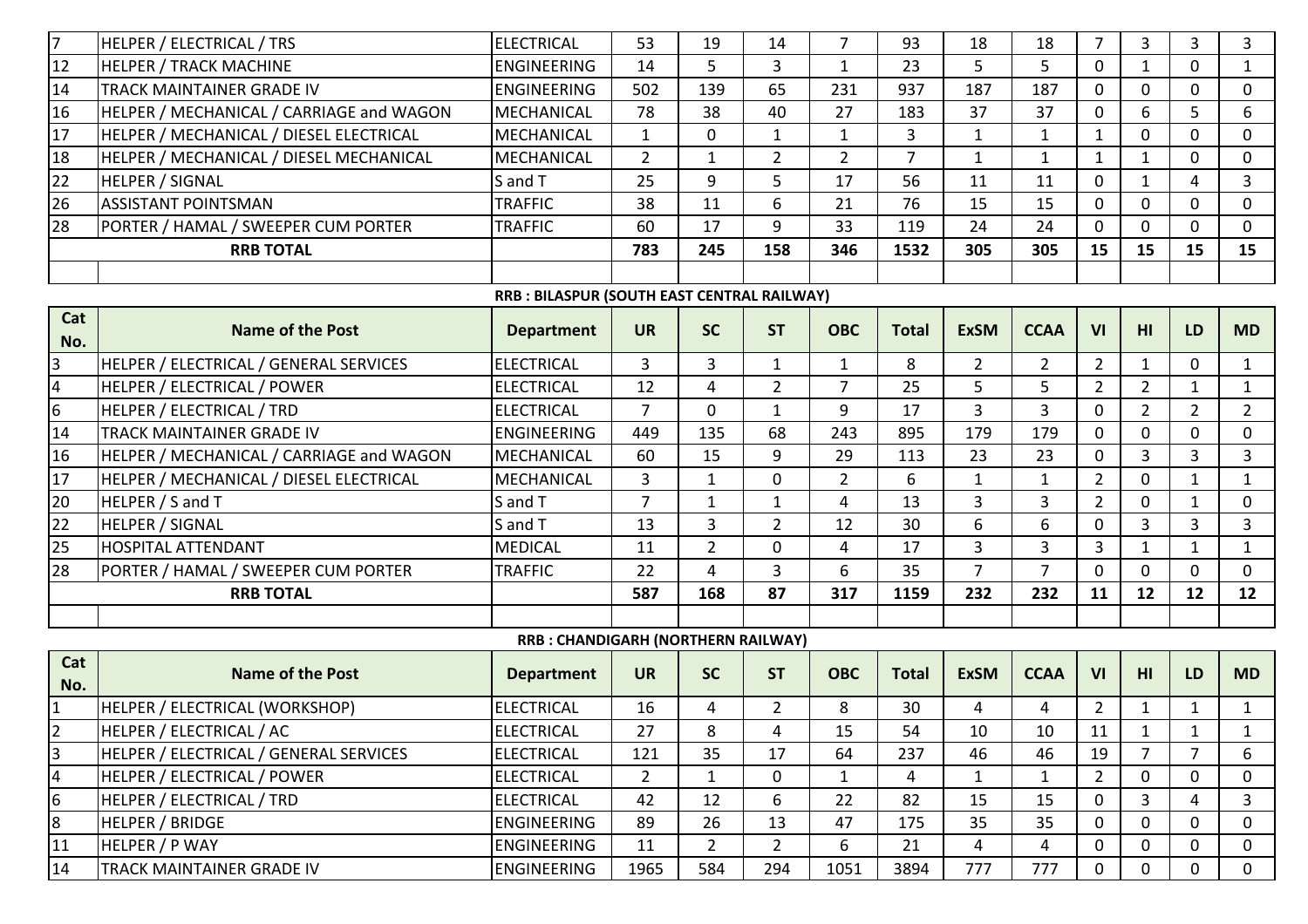| 15              | <b>HELPER / MECHANICAL</b>               | <b>MECHANICAL</b>                       | 282       | 84             | 42             | 151            | 559          | 109         | 109         | 16             | 10             | 10             | 5              |
|-----------------|------------------------------------------|-----------------------------------------|-----------|----------------|----------------|----------------|--------------|-------------|-------------|----------------|----------------|----------------|----------------|
| 16              | HELPER / MECHANICAL / CARRIAGE and WAGON | <b>MECHANICAL</b>                       | 607       | 181            | 90             | 326            | 1204         | 239         | 239         | $\mathbf 0$    | 42             | 42             | 44             |
| 17              | HELPER / MECHANICAL / DIESEL ELECTRICAL  | <b>MECHANICAL</b>                       | 19        | 6              | 3              | 10             | 38           | 6           | 6           | $\overline{7}$ | $\mathbf{1}$   | $\mathbf{1}$   | $\mathbf{1}$   |
| 18              | HELPER / MECHANICAL / DIESEL MECHANICAL  | <b>MECHANICAL</b>                       | 77        | 23             | 11             | 41             | 152          | 29          | 29          | 16             | 4              | 4              | $\overline{2}$ |
| 19              | HELPER MECHANICAL (POWER)                | <b>MECHANICAL</b>                       | 10        | 3              | 1              | 5              | 19           | 3           | 3           | $\mathbf 0$    | $\mathbf{1}$   | $\mathbf{0}$   | $\mathbf{1}$   |
| 21              | HELPER / S and T (WORKSHOP)              | S and T                                 | 42        | 12             | 6              | 22             | 82           | 16          | 16          | 5              | $\overline{2}$ | $\overline{2}$ | $2^{\circ}$    |
| 22              | <b>HELPER / SIGNAL</b>                   | S and T                                 | 96        | 29             | 13             | 50             | 188          | 36          | 36          | $\mathbf 0$    | 6              | 6              | 12             |
| 26              | <b>ASSISTANT POINTSMAN</b>               | <b>TRAFFIC</b>                          | 347       | 104            | 54             | 187            | 692          | 137         | 137         | $\overline{0}$ | $\overline{0}$ | $\mathbf{0}$   | $\overline{0}$ |
| 27              | <b>GATEMAN</b>                           | <b>TRAFFIC</b>                          | 132       | 39             | 21             | 69             | 261          | 52          | 52          | $\mathbf 0$    | $\mathbf{0}$   | 0              | $\mathbf 0$    |
| 28              | PORTER / HAMAL / SWEEPER CUM PORTER      | <b>TRAFFIC</b>                          | 70        | 21             | 11             | 38             | 140          | 28          | 28          | $\mathbf{0}$   | $\overline{0}$ | $\overline{0}$ | $\mathbf 0$    |
|                 | <b>RRB TOTAL</b>                         |                                         | 3955      | 1174           | 590            | 2113           | 7832         | 1547        | 1547        | 78             | 78             | 78             | 78             |
|                 |                                          |                                         |           |                |                |                |              |             |             |                |                |                |                |
|                 |                                          | RRB: CHENNAI (SOUTHERN RAILWAY)         |           |                |                |                |              |             |             |                |                |                |                |
| Cat<br>No.      | <b>Name of the Post</b>                  | <b>Department</b>                       | <b>UR</b> | <b>SC</b>      | <b>ST</b>      | <b>OBC</b>     | <b>Total</b> | <b>ExSM</b> | <b>CCAA</b> | VI             | HI             | LD             | <b>MD</b>      |
| $6\overline{6}$ | HELPER / ELECTRICAL / TRD                | <b>ELECTRICAL</b>                       | 69        | 18             | 20             | 38             | 145          | 29          | 29          | 0              | 6              | 6              | 5              |
| $\overline{7}$  | <b>HELPER / ELECTRICAL / TRS</b>         | <b>ELECTRICAL</b>                       | 91        | 27             | 14             | 48             | 180          | 36          | 36          | 14             | $\overline{3}$ | $\overline{2}$ | 6              |
| 14              | <b>TRACK MAINTAINER GRADE IV</b>         | <b>ENGINEERING</b>                      | 952       | 279            | 170            | 458            | 1859         | 372         | 372         | 0              | $\Omega$       | $\Omega$       | $\mathbf 0$    |
| 16              | HELPER / MECHANICAL / CARRIAGE and WAGON | <b>MECHANICAL</b>                       | 280       | 58             | 67             | 68             | 473          | 95          | 95          | $\mathbf 0$    | 15             | 16             | 17             |
| 17              | HELPER / MECHANICAL / DIESEL ELECTRICAL  | <b>MECHANICAL</b>                       | 17        | 5              | 6              | $\overline{7}$ | 35           | 8           | 8           | $\overline{7}$ | $\mathbf 0$    | $\mathbf{1}$   | $\mathbf 0$    |
| 18              | HELPER / MECHANICAL / DIESEL MECHANICAL  | MECHANICAL                              | 13        | 3              | $\overline{2}$ | $\overline{7}$ | 25           | 4           | 4           | 6              | $\mathbf{1}$   | 0              | $\mathbf{1}$   |
| 22              | <b>HELPER / SIGNAL</b>                   | S and T                                 | 32        | 10             | 11             | 17             | 70           | 14          | 14          | $\mathbf 0$    | 5              | 4              | $\mathbf{1}$   |
| 23              | HELPER / TELECOMMUNICATION               | S and T                                 | 8         | $\overline{2}$ | 1              | 4              | 15           | 3           | 3           | $\overline{3}$ | $\overline{0}$ | $\mathbf{1}$   | $\mathbf 0$    |
| 28              | PORTER / HAMAL / SWEEPER CUM PORTER      | <b>TRAFFIC</b>                          | 88        | 29             | 41             | 19             | 177          | 36          | 36          | $\mathbf 0$    | $\mathbf{0}$   | $\mathbf{0}$   | $\mathbf 0$    |
|                 | <b>RRB TOTAL</b>                         |                                         | 1550      | 431            | 332            | 666            | 2979         | 597         | 597         | 30             | 30             | 30             | 30             |
|                 |                                          |                                         |           |                |                |                |              |             |             |                |                |                |                |
|                 |                                          | RRB : GORAKHPUR (NORTH EASTERN RAILWAY) |           |                |                |                |              |             |             |                |                |                |                |
| Cat<br>No.      | <b>Name of the Post</b>                  | <b>Department</b>                       | <b>UR</b> | <b>SC</b>      | <b>ST</b>      | <b>OBC</b>     | <b>Total</b> | <b>ExSM</b> | <b>CCAA</b> | VI             | HI             | LD             | <b>MD</b>      |
| $\overline{3}$  | HELPER / ELECTRICAL / GENERAL SERVICES   | <b>ELECTRICAL</b>                       | 85        | 23             | 25             | 33             | 166          | 33          | 33          | 5              | 4              | 4              | 4              |
| 14              | HELPER / ELECTRICAL / POWER              | ELECTRICAL                              | 48        | 14             |                | 26             | 95           | 19          | 19          | 5              | 4              | 4              | 4              |
| 5               | HELPER / ELECTRICAL / TRAIN LIGHTING     | <b>ELECTRICAL</b>                       | 16        | 4              | $\overline{2}$ | 8              | 30           | 6           | 6           | 5              | 4              | 4              | 4              |
| 6               | <b>HELPER / ELECTRICAL / TRD</b>         | <b>ELECTRICAL</b>                       | 18        | 5              | 3              | 9              | 35           | 7           |             | 0              | 3              | 3              | 3              |
| 8               | <b>HELPER / BRIDGE</b>                   | <b>ENGINEERING</b>                      | 15        | 5              | $\overline{2}$ | 8              | 30           | 6           | 6           | 0              | $\mathbf{0}$   | 0              | $\mathbf 0$    |
| 14              | <b>TRACK MAINTAINER GRADE IV</b>         | <b>ENGINEERING</b>                      | 909       | 271            | 135            | 486            | 1801         | 360         | 360         | 0              | $\mathbf{0}$   | 0              | 0              |
| 16              | HELPER / MECHANICAL / CARRIAGE and WAGON | MECHANICAL                              | 163       | 48             | 24             | 86             | 321          | 64          | 64          | $\mathbf 0$    | $\mathbf{3}$   | 3              | 3              |
| 17              | HELPER / MECHANICAL / DIESEL ELECTRICAL  | <b>MECHANICAL</b>                       | 32        | 10             | 5              | 18             | 65           | 13          | 13          | 5              | $\mathbf{3}$   | 3              | 3 <sup>1</sup> |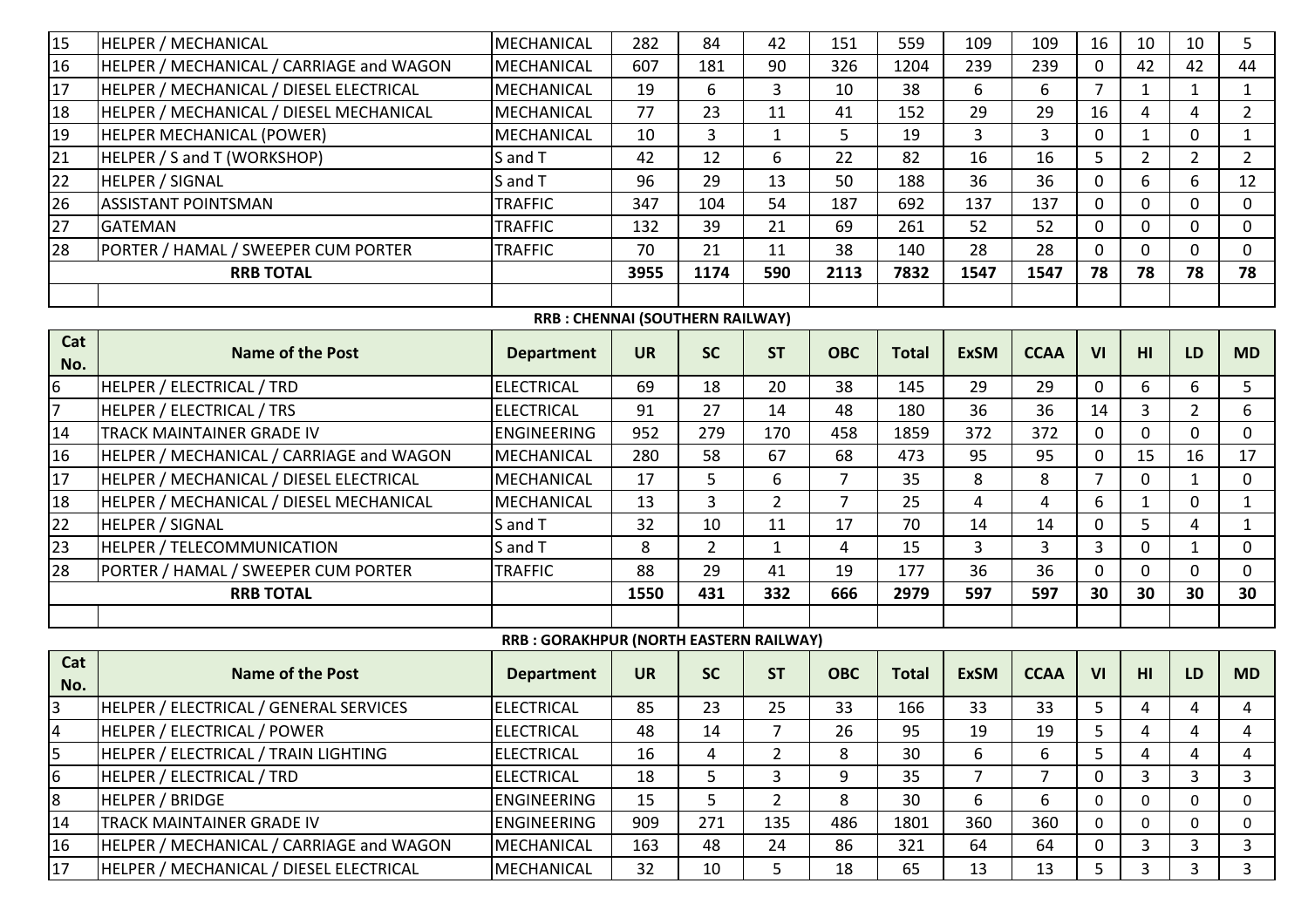| 18              | HELPER / MECHANICAL / DIESEL MECHANICAL  | MECHANICAL                              | 7         | $\overline{2}$ | 1              | 4              | 14             | 3              | 3              | 5              | 3              | 3              | 3              |
|-----------------|------------------------------------------|-----------------------------------------|-----------|----------------|----------------|----------------|----------------|----------------|----------------|----------------|----------------|----------------|----------------|
| 22              | <b>HELPER / SIGNAL</b>                   | S and T                                 | 47        | 11             | 19             | 60             | 137            | 27             | 27             |                | 3              | 3              | 3              |
| 24              | <b>HELPER / MEDICAL</b>                  | <b>MEDICAL</b>                          | 14        | 4              | $\mathbf{1}$   | 7              | 26             | 5              | 5              | 5              | 3              | $\overline{3}$ | $\overline{3}$ |
| 25              | <b>HOSPITAL ATTENDANT</b>                | <b>MEDICAL</b>                          | 15        | 6              | 3              | 9              | 33             | 6              | 6              | 4              | 4              | 4              | $\overline{4}$ |
| 26              | <b>ASSISTANT POINTSMAN</b>               | <b>TRAFFIC</b>                          | 137       | 42             | 21             | 75             | 275            | 55             | 55             | $\mathbf 0$    | $\Omega$       | $\Omega$       | $\mathbf{0}$   |
| 27              | <b>GATEMAN</b>                           | <b>TRAFFIC</b>                          | 115       | 35             | 18             | 62             | 230            | 46             | 46             | $\mathbf 0$    | $\Omega$       | $\Omega$       | $\mathbf 0$    |
| 28              | PORTER / HAMAL / SWEEPER CUM PORTER      | <b>TRAFFIC</b>                          | 65        | 20             | 10             | 35             | 130            | 26             | 26             | 0              | $\Omega$       | $\Omega$       | $\mathbf{0}$   |
|                 | <b>RRB TOTAL</b>                         |                                         | 1686      | 500            | 276            | 926            | 3388           | 676            | 676            | 34             | 34             | 34             | 34             |
|                 |                                          |                                         |           |                |                |                |                |                |                |                |                |                |                |
|                 |                                          | RRB : GUWAHATI (NORTH FRONTIER RAILWAY) |           |                |                |                |                |                |                |                |                |                |                |
| Cat<br>No.      | <b>Name of the Post</b>                  | <b>Department</b>                       | <b>UR</b> | <b>SC</b>      | <b>ST</b>      | <b>OBC</b>     | <b>Total</b>   | <b>ExSM</b>    | <b>CCAA</b>    | VI             | HI             | LD             | <b>MD</b>      |
| $\overline{a}$  | HELPER / ELECTRICAL / POWER              | <b>ELECTRICAL</b>                       | 38        | 12             | 6              | 20             | 76             | 15             | 15             | 5              | 5 <sup>1</sup> | 5              | $\overline{4}$ |
| $\overline{5}$  | HELPER / ELECTRICAL / TRAIN LIGHTING     | <b>ELECTRICAL</b>                       | 36        | 11             | 5              | 20             | 72             | 14             | 14             | 4              | 4              | $\overline{7}$ | $\overline{4}$ |
| 8               | <b>HELPER / BRIDGE</b>                   | <b>ENGINEERING</b>                      | 51        | 15             | 8              | 28             | 102            | 20             | 20             | $\mathbf 0$    | 0              | 0              | $\mathbf 0$    |
| 10              | HELPER / CIVIL (WORKSHOP)                | <b>ENGINEERING</b>                      | 4         | $\mathbf{1}$   | $\mathbf 0$    | $\overline{2}$ | $\overline{7}$ | $\mathbf{1}$   | $\mathbf{1}$   | 4              | 0              | 0              | $\mathbf 0$    |
| 12              | <b>HELPER / TRACK MACHINE</b>            | <b>ENGINEERING</b>                      | 17        | 5              | 3              | 9              | 34             | $\overline{7}$ | $\overline{7}$ | $\mathbf 0$    | 3              | $\overline{2}$ | $\overline{2}$ |
| 14              | TRACK MAINTAINER GRADE IV                | <b>ENGINEERING</b>                      | 869       | 257            | 129            | 464            | 1719           | 345            | 345            | $\mathbf{0}$   | $\Omega$       | $\Omega$       | $\mathbf 0$    |
| 15              | <b>HELPER / MECHANICAL</b>               | MECHANICAL                              | 14        | 4              | 3              | $\overline{7}$ | 28             | 6              | 6              | $\overline{2}$ | $\mathbf{1}$   | $\mathbf{0}$   | $\overline{2}$ |
| 16              | HELPER / MECHANICAL / CARRIAGE and WAGON | <b>MECHANICAL</b>                       | 22        | 7              | 4              | 12             | 45             | 9              | 9              | 0              | $\overline{2}$ | 1              | $\overline{2}$ |
| 22              | <b>HELPER / SIGNAL</b>                   | S and T                                 | 23        | $\overline{7}$ | $\overline{3}$ | 12             | 45             | 9              | 9              | $\mathbf 0$    | 4              | 5              | $\overline{4}$ |
| $\overline{23}$ | HELPER / TELECOMMUNICATION               | S and T                                 | 15        | 3              | $\mathbf{1}$   | 6              | 25             | 5              | 5              | 5              | $\overline{2}$ | $\overline{3}$ | $\overline{3}$ |
| 24              | <b>HELPER / MEDICAL</b>                  | <b>MEDICAL</b>                          | 13        | $\overline{2}$ | $\overline{2}$ | 8              | 25             | 5              | 5              | 4              | $\overline{2}$ | $\overline{2}$ | $\overline{2}$ |
| 25              | HOSPITAL ATTENDANT                       | <b>MEDICAL</b>                          | 12        | 3              | $\mathbf{1}$   | 6              | 22             | 4              | 4              | $\overline{2}$ | $\overline{3}$ | $\mathbf{1}$   | $\overline{3}$ |
| 26              | <b>ASSISTANT POINTSMAN</b>               | <b>TRAFFIC</b>                          | 152       | 46             | 24             | 82             | 304            | 61             | 61             | $\mathbf 0$    | $\overline{0}$ | $\mathbf 0$    | $\mathbf 0$    |
| 27              | <b>GATEMAN</b>                           | <b>TRAFFIC</b>                          | 38        | 11             | 4              | 20             | 73             | 14             | 14             | $\mathbf 0$    | 0              | $\mathbf{0}$   | $\mathbf 0$    |
|                 | <b>RRB TOTAL</b>                         |                                         | 1304      | 384            | 193            | 696            | 2577           | 515            | 515            | 26             | 26             | 26             | 26             |
|                 |                                          |                                         |           |                |                |                |                |                |                |                |                |                |                |
|                 |                                          | RRB: KOLKATA (EASTERN RAILWAY)          |           |                |                |                |                |                |                |                |                |                |                |
| Cat<br>No.      | <b>Name of the Post</b>                  | <b>Department</b>                       | <b>UR</b> | <b>SC</b>      | <b>ST</b>      | <b>OBC</b>     | <b>Total</b>   | <b>ExSM</b>    | <b>CCAA</b>    | VI             | HI             | LD             | <b>MD</b>      |
| $\overline{3}$  | HELPER / ELECTRICAL / GENERAL SERVICES   | <b>ELECTRICAL</b>                       | 3         | $\overline{2}$ | 4              | 10             | 19             | 4              | 4              | $\mathbf 0$    | $\mathbf 0$    | $\mathbf{1}$   | $\mathbf 0$    |
| $6\overline{6}$ | HELPER / ELECTRICAL / TRD                | <b>ELECTRICAL</b>                       | 5         | 8              | 4              | 13             | 30             | 6              | 6              | 0              | 1              | 0              | $\mathbf{1}$   |
| 14              | TRACK MAINTAINER GRADE IV                | <b>ENGINEERING</b>                      | 1066      | 319            | 163            | 580            | 2128           | 426            | 426            | $\mathbf 0$    | $\mathbf 0$    | $\Omega$       | $\mathbf 0$    |
| 20              | HELPER / S and T                         | S and T                                 | 25        | 7              | 13             | 25             | 70             | 14             | 14             | $\mathbf 0$    | $\overline{2}$ | $2^{\circ}$    | $\mathbf{1}$   |
| 25              | <b>HOSPITAL ATTENDANT</b>                | <b>MEDICAL</b>                          | 4         | 5              | 5              | $\mathbf 0$    | 14             | $2^{\circ}$    | $2^{\circ}$    | $\overline{2}$ | 0              | $\Omega$       | 0              |
| 26              | <b>ASSISTANT POINTSMAN</b>               | <b>TRAFFIC</b>                          | 38        | 10             | 11             | 17             | 76             | 15             | 15             | 0              | 0              | 0              | 0              |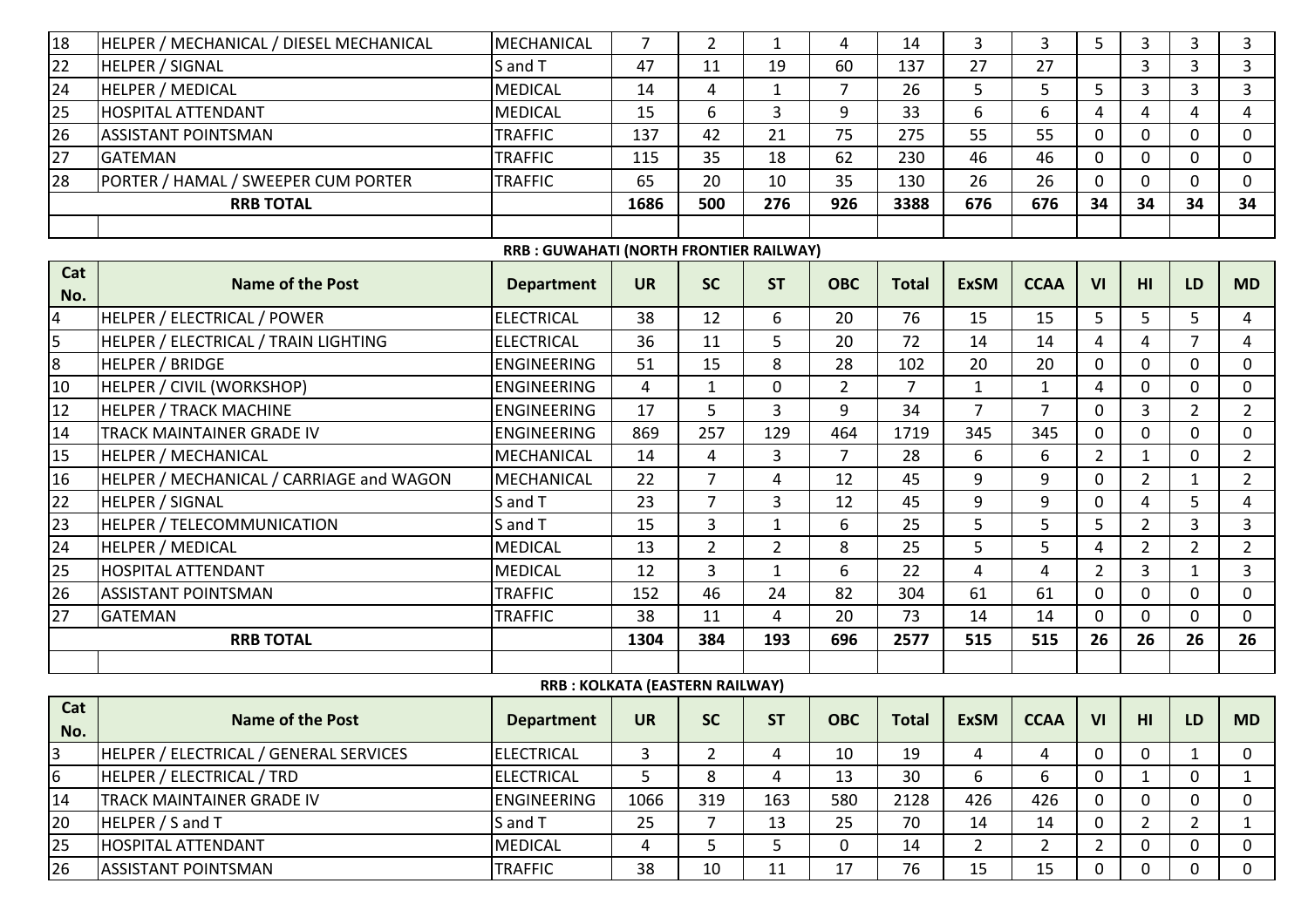| 27              | <b>GATEMAN</b>                           | <b>TRAFFIC</b>                     | 10           | 3              | $\overline{2}$ | $\overline{7}$ | 22           | 4              | 4              | 0              | 0              | 0              | 0              |
|-----------------|------------------------------------------|------------------------------------|--------------|----------------|----------------|----------------|--------------|----------------|----------------|----------------|----------------|----------------|----------------|
| 28              | PORTER / HAMAL / SWEEPER CUM PORTER      | <b>TRAFFIC</b>                     | 4            | $\mathbf{1}$   | $\mathbf{1}$   | $\overline{2}$ | 8            | $\overline{2}$ | $\overline{2}$ | 0              | $\mathbf{0}$   | $\mathbf{0}$   | $\mathbf 0$    |
|                 | <b>RRB TOTAL</b>                         |                                    | 1155         | 355            | 203            | 654            | 2367         | 473            | 473            | $\overline{2}$ | 3              | 3              | $\mathbf{2}$   |
|                 |                                          |                                    |              |                |                |                |              |                |                |                |                |                |                |
|                 |                                          | RRB: MUMBAI (CENTRAL RAILWAY)      |              |                |                |                |              |                |                |                |                |                |                |
| Cat<br>No.      | <b>Name of the Post</b>                  | <b>Department</b>                  | <b>UR</b>    | <b>SC</b>      | <b>ST</b>      | <b>OBC</b>     | <b>Total</b> | <b>ExSM</b>    | <b>CCAA</b>    | VI             | HI             | LD             | <b>MD</b>      |
| 3               | HELPER / ELECTRICAL / GENERAL SERVICES   | <b>ELECTRICAL</b>                  | 53           | 8              | 9              | 25             | 95           | 19             | 19             | 4              | 4              | 4              | $\overline{2}$ |
| 4               | HELPER / ELECTRICAL / POWER              | <b>ELECTRICAL</b>                  | 38           | 11             | 6              | 20             | 75           | 15             | 15             | $2^{\circ}$    | $\overline{3}$ | $\overline{3}$ | $\overline{3}$ |
| $\overline{5}$  | HELPER / ELECTRICAL / TRAIN LIGHTING     | <b>ELECTRICAL</b>                  | 81           | 19             | 14             | 42             | 156          | 31             | 31             | 10             | $\overline{3}$ | 4              | 4              |
| $6\overline{6}$ | HELPER / ELECTRICAL / TRD                | <b>ELECTRICAL</b>                  | 157          | 47             | 29             | 104            | 337          | 67             | 67             | $\overline{0}$ | 9              | 9              | 6              |
| $\overline{7}$  | HELPER / ELECTRICAL / TRS                | <b>ELECTRICAL</b>                  | 108          | 30             | 19             | 60             | 217          | 43             | 43             | 12             | $\overline{3}$ | 5              | 6              |
| 11              | HELPER / P WAY                           | <b>ENGINEERING</b>                 | 16           | 5              | $\overline{2}$ | 8              | 31           | 6              | 6              | $\overline{0}$ | $\Omega$       | $\mathbf{0}$   | $\mathbf{0}$   |
| 14              | TRACK MAINTAINER GRADE IV                | <b>ENGINEERING</b>                 | 1114         | 328            | 164            | 594            | 2200         | 440            | 440            | 0              | 0              | 0              | $\mathbf 0$    |
| 16              | HELPER / MECHANICAL / CARRIAGE and WAGON | <b>MECHANICAL</b>                  | 282          | 86             | 67             | 147            | 582          | 116            | 116            | $\mathbf 0$    | 14             | 16             | 17             |
| 17              | HELPER / MECHANICAL / DIESEL ELECTRICAL  | MECHANICAL                         | $\mathbf{1}$ | 1              | $\overline{2}$ | $\mathbf{1}$   | 5            | $\mathbf{1}$   |                | 0              | 0              | 0              | $\mathbf 0$    |
| 18              | HELPER / MECHANICAL / DIESEL MECHANICAL  | MECHANICAL                         | 31           | 9              | 5              | 15             | 60           | 12             | 12             | $\overline{3}$ | 4              | $\overline{2}$ | 5              |
| 20              | HELPER / S and T                         | S and T                            | 34           | 10             | 6              | 18             | 68           | 14             | 14             | $\mathbf 0$    | $\mathbf{1}$   | $\mathbf{1}$   | $\overline{0}$ |
| 22              | <b>HELPER / SIGNAL</b>                   | S and T                            | 14           | 4              | $\overline{2}$ | 6              | 26           | 5              | 5              | $\mathbf 0$    | $\overline{2}$ | 0              | $\mathbf 0$    |
| 24              | <b>HELPER / MEDICAL</b>                  | <b>MEDICAL</b>                     | $\mathbf{1}$ | $\Omega$       | $\Omega$       | $\Omega$       | $\mathbf{1}$ | $\Omega$       | $\Omega$       | $\overline{0}$ | $\Omega$       | 0              | $\mathbf 0$    |
| 25              | <b>HOSPITAL ATTENDANT</b>                | <b>MEDICAL</b>                     | 51           | 14             | 17             | 12             | 94           | 19             | 19             | 15             | 3              | $\overline{2}$ | 3              |
| 26              | <b>ASSISTANT POINTSMAN</b>               | <b>TRAFFIC</b>                     | 340          | 103            | 51             | 184            | 678          | 136            | 136            | $\mathbf 0$    | $\Omega$       | 0              | $\mathbf{0}$   |
|                 | <b>RRB TOTAL</b>                         |                                    | 2321         | 675            | 393            | 1236           | 4625         | 924            | 924            | 46             | 46             | 46             | 46             |
|                 |                                          |                                    |              |                |                |                |              |                |                |                |                |                |                |
|                 |                                          | RRB : PATNA (EAST CENTRAL RAILWAY) |              |                |                |                |              |                |                |                |                |                |                |
| Cat<br>No.      | <b>Name of the Post</b>                  | <b>Department</b>                  | <b>UR</b>    | <b>SC</b>      | <b>ST</b>      | <b>OBC</b>     | <b>Total</b> | <b>ExSM</b>    | <b>CCAA</b>    | VI             | HI             | <b>LD</b>      | <b>MD</b>      |
| 1               | HELPER / ELECTRICAL (WORKSHOP)           | <b>ELECTRICAL</b>                  | 8            | $\overline{2}$ | $\overline{2}$ | 4              | 16           | 3              | 3              | $\mathbf{1}$   | $\mathbf 0$    | 0              | 0              |
| $\overline{3}$  | HELPER / ELECTRICAL / GENERAL SERVICES   | <b>ELECTRICAL</b>                  | 23           | $\overline{7}$ | 3              | 12             | 45           | 9              | 9              | 4              | 1              | 1              | 1              |
| $\overline{4}$  | HELPER / ELECTRICAL / POWER              | <b>ELECTRICAL</b>                  | 82           | 24             | 12             | 43             | 161          | 33             | 33             | 12             | $\overline{7}$ | 8              | 8              |
| 5               | HELPER / ELECTRICAL / TRAIN LIGHTING     | <b>ELECTRICAL</b>                  | 35           | 11             | 5              | 19             | 70           | 14             | 14             | $\overline{7}$ | 3              | 3              | 3              |
| 6               | HELPER / ELECTRICAL / TRD                | <b>ELECTRICAL</b>                  | 52           | 15             | 9              | 28             | 104          | 20             | 20             | 0              | 4              | 4              | 4              |
| 17              | HELPER / ELECTRICAL / TRS                | <b>ELECTRICAL</b>                  | 24           | 8              | 4              | 14             | 50           | 10             | 10             | 5              | $\overline{2}$ | $\overline{2}$ | $\mathbf{1}$   |
| 8               | <b>HELPER / BRIDGE</b>                   | ENGINEERING                        | 41           | 13             | 8              | 22             | 84           | 17             | 17             | 0              | $\Omega$       | 0              | 0              |
| 12              | <b>HELPER / TRACK MACHINE</b>            | <b>ENGINEERING</b>                 | 71           | 21             | 11             | 38             | 141          | 28             | 28             | 0              | 5              | 6              | $\overline{7}$ |
| 14              | TRACK MAINTAINER GRADE IV                | ENGINEERING                        | 1747         | 518            | 260            | 934            | 3459         | 693            | 693            | 0              | 0              | 0              | 0              |
| 15              | <b>HELPER / MECHANICAL</b>               | MECHANICAL                         | 13           | 4              | $2^{\circ}$    | $\overline{7}$ | 28           | 6              | 6              | $\overline{3}$ | $3*$           | 0              | $\mathbf{0}$   |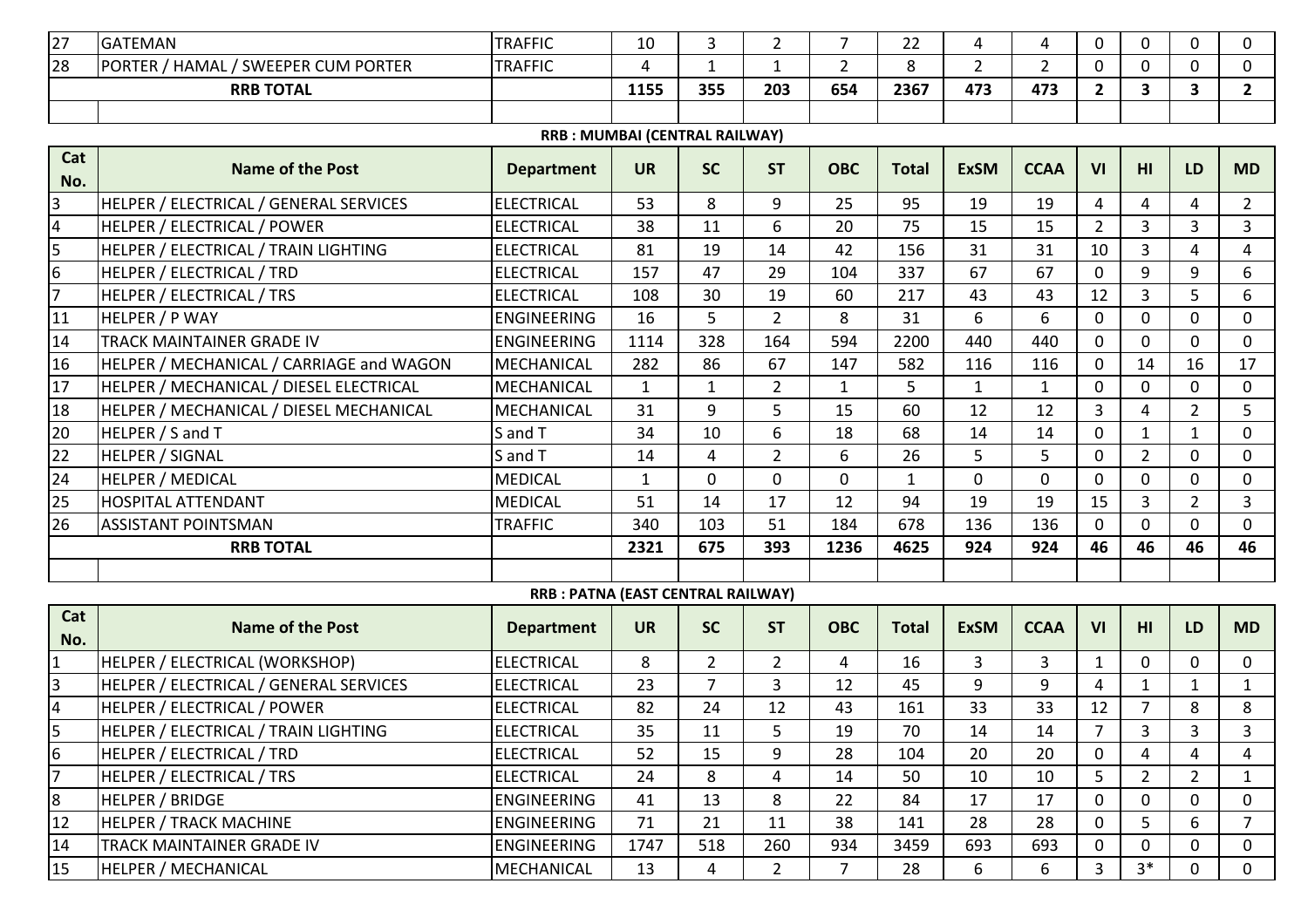| 16              | HELPER / MECHANICAL / CARRIAGE and WAGON | <b>MECHANICAL</b>                          | 243       | 74             | 35             | 131            | 483            | 96             | 96             | $\mathbf 0$    | 22             | 25             | 23             |
|-----------------|------------------------------------------|--------------------------------------------|-----------|----------------|----------------|----------------|----------------|----------------|----------------|----------------|----------------|----------------|----------------|
| 17              | HELPER / MECHANICAL / DIESEL ELECTRICAL  | MECHANICAL                                 | 24        | $\overline{7}$ | 3              | 12             | 46             | 9              | 9              | $\overline{4}$ | $\mathbf{1}$   | $\mathbf{1}$   | $\mathbf{1}$   |
| 18              | HELPER / MECHANICAL / DIESEL MECHANICAL  | MECHANICAL                                 | 22        | $\overline{7}$ | 3              | 12             | 44             | 9              | 9              | 4              | $\mathbf{1}$   | $\mathbf{1}$   | $\mathbf{1}$   |
| 20              | HELPER / S and T                         | S and T                                    | 9         | 3              | $\mathbf{1}$   | 6              | 19             | 4              | 4              | $\mathbf{1}$   | $\mathbf{1}$   | $\mathbf 0$    | $\mathbf 0$    |
| 21              | HELPER / S and T (WORKSHOP)              | S and T                                    | 88        | 26             | 13             | 47             | 174            | 35             | 35             | 17             | $\overline{7}$ | $\overline{7}$ | $\overline{7}$ |
| 22              | <b>HELPER / SIGNAL</b>                   | S and T                                    | 46        | 14             | $\overline{7}$ | 25             | 92             | 19             | 19             | $\overline{0}$ | 4              | $2^{\circ}$    | $\overline{4}$ |
| 23              | <b>HELPER / TELECOMMUNICATION</b>        | S and T                                    | 10        | 3              | $\overline{2}$ | 5              | 20             | 4              | 4              | $2^{\circ}$    | $\mathbf{1}$   | $\overline{0}$ | $\mathbf 0$    |
| 28              | PORTER / HAMAL / SWEEPER CUM PORTER      | <b>TRAFFIC</b>                             | 478       | 142            | 70             | 255            | 945            | 189            | 189            | $\overline{0}$ | $\mathbf{0}$   | 0              | $\mathbf 0$    |
|                 | <b>RRB TOTAL</b>                         |                                            | 3016      | 899            | 450            | 1614           | 5981           | 1198           | 1198           | 60             | $62*$          | 60             | 60             |
|                 | * Includes 2 HI backlog vacancies        |                                            |           |                |                |                |                |                |                |                |                |                |                |
|                 |                                          | RRB: RANCHI (SOUTH EASTERN RAILWAY)        |           |                |                |                |                |                |                |                |                |                |                |
| Cat<br>No.      | <b>Name of the Post</b>                  | <b>Department</b>                          | <b>UR</b> | <b>SC</b>      | <b>ST</b>      | <b>OBC</b>     | <b>Total</b>   | <b>ExSM</b>    | <b>CCAA</b>    | VI             | HI             | LD             | <b>MD</b>      |
| $\overline{3}$  | HELPER / ELECTRICAL / GENERAL SERVICES   | <b>ELECTRICAL</b>                          | 13        | 8              | $\overline{3}$ | 12             | 36             | 7              | 7              | $\mathbf 0$    | $\Omega$       | $\mathbf 0$    | $\mathbf 0$    |
| $\overline{4}$  | <b>HELPER / ELECTRICAL / POWER</b>       | <b>ELECTRICAL</b>                          | 6         | $\overline{2}$ | $\overline{2}$ | 5              | 15             | $\overline{3}$ | $\overline{3}$ | $\overline{3}$ | $\Omega$       | $\Omega$       | $\overline{0}$ |
| $\overline{5}$  | HELPER / ELECTRICAL / TRAIN LIGHTING     | <b>ELECTRICAL</b>                          | 4         | $\overline{2}$ | $\mathbf{1}$   | 3              | 10             | $\overline{2}$ | $\overline{2}$ | $\overline{2}$ | 0              | $\mathbf{0}$   | $\mathbf 0$    |
| $6\overline{6}$ | HELPER / ELECTRICAL / TRD                | <b>ELECTRICAL</b>                          | 35        | 16             | $\overline{7}$ | 18             | 76             | 15             | 15             | $\overline{0}$ | 0              | 0              | $\mathbf 0$    |
| 7               | <b>HELPER / ELECTRICAL / TRS</b>         | <b>ELECTRICAL</b>                          | 70        | 31             | 11             | 38             | 150            | 29             | 29             | $\mathbf 0$    | 6              | 6              | 6              |
| 11              | HELPER / P WAY                           | <b>ENGINEERING</b>                         | 3         | $\mathbf{1}$   | $\mathbf 0$    | $\mathbf 0$    | 4              | $\mathbf{1}$   | $\mathbf{1}$   | $\overline{0}$ | $\Omega$       | 0              | $\mathbf 0$    |
| 12              | <b>HELPER / TRACK MACHINE</b>            | <b>ENGINEERING</b>                         | 21        | 6              | 3              | 11             | 41             | 8              | 8              | $\mathbf 0$    | $\mathbf{1}$   | $\mathbf{1}$   | $\mathbf{1}$   |
| 14              | TRACK MAINTAINER GRADE IV                | <b>ENGINEERING</b>                         | 547       | 161            | 80             | 286            | 1074           | 215            | 215            | $\mathbf 0$    | 0              | 0              | $\mathbf 0$    |
| 16              | HELPER / MECHANICAL / CARRIAGE and WAGON | <b>MECHANICAL</b>                          | 192       | 83             | 44             | 116            | 435            | 87             | 87             | $\mathbf 0$    | 11             | 11             | 11             |
| 17              | HELPER / MECHANICAL / DIESEL ELECTRICAL  | <b>MECHANICAL</b>                          | 11        | 3              | 1              | 5              | 20             | 4              | 4              | 5              | $\Omega$       | $\Omega$       | $\mathbf 0$    |
| 18              | HELPER / MECHANICAL / DIESEL MECHANICAL  | <b>MECHANICAL</b>                          | 15        | 4              | $\mathbf{1}$   | $\overline{7}$ | 27             | 5              | 5              | 6              | $\Omega$       | $\Omega$       | $\overline{0}$ |
| 22              | <b>HELPER / SIGNAL</b>                   | S and T                                    | 59        | 19             | 9              | 27             | 114            | 23             | 23             | 0              | 7              | $\overline{7}$ | $\overline{7}$ |
| 23              | <b>HELPER / TELECOMMUNICATION</b>        | S and T                                    | 17        | 5              | $\overline{3}$ | 10             | 35             | $\overline{7}$ | $\overline{7}$ | 9              | $\Omega$       | $\Omega$       | $\overline{0}$ |
| 25              | <b>HOSPITAL ATTENDANT</b>                | <b>MEDICAL</b>                             | 6         | $\mathbf 0$    | $\mathbf 0$    | 1              | $\overline{7}$ | $\mathbf{1}$   | $\mathbf{1}$   | $\mathbf 0$    | $\Omega$       | $\mathbf{0}$   | $\overline{0}$ |
| 26              | <b>ASSISTANT POINTSMAN</b>               | <b>TRAFFIC</b>                             | 241       | 85             | 32             | 123            | 481            | 96             | 96             | $\overline{0}$ | $\mathbf 0$    | $\mathbf{0}$   | $\overline{0}$ |
|                 | <b>RRB TOTAL</b>                         |                                            | 1240      | 426            | 197            | 662            | 2525           | 503            | 503            | 25             | 25             | 25             | 25             |
|                 |                                          |                                            |           |                |                |                |                |                |                |                |                |                |                |
|                 |                                          | RRB : SECUNDERABAD (SOUTH CENTRAL RAILWAY) |           |                |                |                |                |                |                |                |                |                |                |
| Cat<br>No.      | Name of the Post                         | <b>Department</b>                          | <b>UR</b> | <b>SC</b>      | <b>ST</b>      | <b>OBC</b>     | <b>Total</b>   | <b>ExSM</b>    | <b>CCAA</b>    | VI             | HI.            | <b>LD</b>      | <b>MD</b>      |
| $\overline{3}$  | HELPER / ELECTRICAL / GENERAL SERVICES   | <b>ELECTRICAL</b>                          | 85        | 23             | 13             | 44             | 165            | 32             | 32             | 0              | 9              | 5              | 10             |
| 6               | <b>HELPER / ELECTRICAL / TRD</b>         | <b>ELECTRICAL</b>                          | 84        | 24             | 13             | 44             | 165            | 32             | 32             | $\mathbf 0$    | $\overline{7}$ | 12             | 6              |
| 7               | <b>HELPER / ELECTRICAL / TRS</b>         | <b>ELECTRICAL</b>                          | 41        | 11             | 6              | 21             | 79             | 15             | 15             | 0              | 9              | 4              | 10             |
| 8               | <b>HELPER / BRIDGE</b>                   | <b>ENGINEERING</b>                         | 59        | 19             | 8              | 33             | 119            | 23             | 23             | $\mathbf 0$    | 0              | $\mathbf{0}$   | 17             |